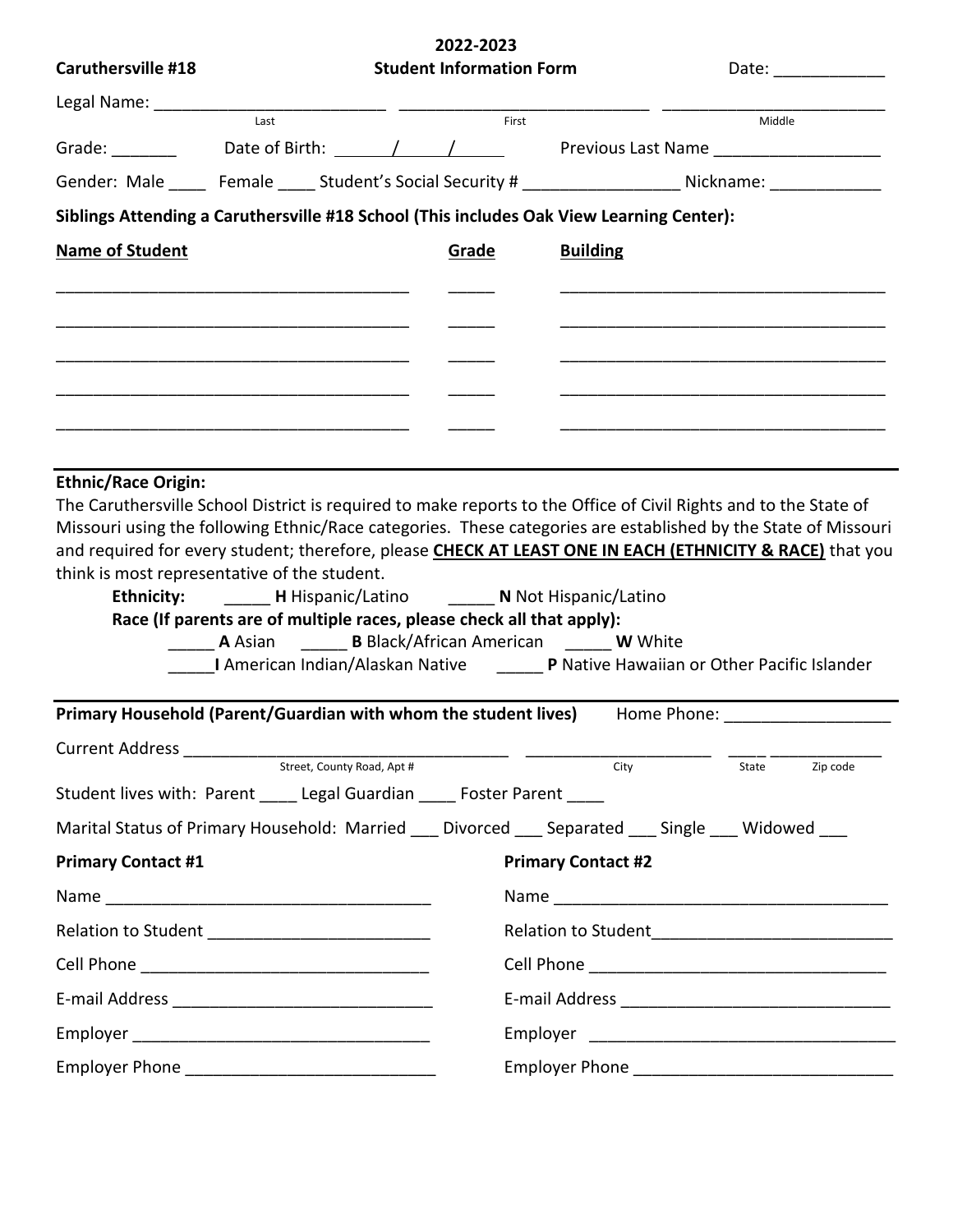Secondary Household (different parent/guardian – different address) Home Phone: \_\_\_\_\_\_\_\_\_\_\_\_\_\_\_\_\_\_\_

| Street, County Road, Apt. #                                                                                                         |  | City                        |  | Zip Code<br>State |  |
|-------------------------------------------------------------------------------------------------------------------------------------|--|-----------------------------|--|-------------------|--|
| Marital Status of secondary household: Married ___ Divorced ___ Separated ___ Single ___ Widowed ___<br><b>Secondary Contact #1</b> |  | <b>Secondary Contact #2</b> |  |                   |  |
|                                                                                                                                     |  |                             |  |                   |  |
|                                                                                                                                     |  |                             |  |                   |  |
|                                                                                                                                     |  |                             |  |                   |  |
|                                                                                                                                     |  |                             |  |                   |  |
|                                                                                                                                     |  |                             |  |                   |  |
|                                                                                                                                     |  |                             |  |                   |  |

#### **Court Order:**

Is there a court that restricts either parent from contact with your student or access to student records? Yes \_\_\_ No \_\_\_ If *such a court order exists, it is the Parent's/Guardian's responsibility to provide a copy of this court order to the school. It must be on file in the school's office to act on any restrictions.*

**Emergency Contacts:** Please list persons to contact in the event of an emergency and we are unable to reach either parent.

| Name            |  |                                                                                                                            | Home Phone | Cell Phone          | <b>Relation to Student</b> |
|-----------------|--|----------------------------------------------------------------------------------------------------------------------------|------------|---------------------|----------------------------|
| Name            |  | Home Phone                                                                                                                 | Cell Phone | Relation to Student |                            |
|                 |  | <b>Education Decisions: (This section can be left blank.)</b>                                                              |            |                     |                            |
|                 |  | I authorize the following person(s) to act on my behalf when making education decisions and to have access to              |            |                     |                            |
|                 |  |                                                                                                                            |            |                     |                            |
|                 |  | If you want to change this information, you must submit a written request to the school.                                   |            |                     |                            |
| <b>Address:</b> |  |                                                                                                                            |            |                     |                            |
|                 |  | How long has the student lived at the current address?                                                                     |            |                     |                            |
|                 |  | What proof of residency is provided? Electric bill ___ Water bill ___ Real Estate contract ___ Rental receipt ___          |            |                     |                            |
|                 |  | Will the student be riding the bus? (Elementary & Middle Schools only) Yes ___ (morning ___ afternoon ___ both ___) No ___ |            |                     |                            |
|                 |  | <b>Previous School Information:</b>                                                                                        |            |                     |                            |
|                 |  | List schools previously attended:                                                                                          |            |                     |                            |
|                 |  |                                                                                                                            |            |                     |                            |
|                 |  | City & State: _____________________________Grades: _______ From ________(mm/dd/yy) To ________(mm/dd/yy)                   |            |                     |                            |
|                 |  |                                                                                                                            |            |                     |                            |
|                 |  | City & State: ________________________________Grades: _________From _________ (mm/dd/yy) To _________ (mm/dd/yy)           |            |                     |                            |
|                 |  |                                                                                                                            |            |                     |                            |
|                 |  | City & State: Trom (mm/dd/yy) To (mm/dd/yy) To (mm/dd/yy) To (mm/dd/yy) To (mm/dd/yy)                                      |            |                     |                            |
|                 |  | Yes No Did the student bring a copy of their school records?                                                               |            |                     |                            |
|                 |  | Yes ______ No ______ Did the student bring a copy of their immunizations?                                                  |            |                     |                            |
|                 |  | Yes _____ No ____ Was the student previously enrolled in the Caruthersville #18 School District?                           |            |                     |                            |
|                 |  |                                                                                                                            |            |                     |                            |
|                 |  | Yes No Has the student been retained? If yes, what grade was repeated? ________________                                    |            |                     |                            |
|                 |  | Yes No Has the student ever been homeschooled? Is the student currently being homeschooled?<br>$Yes \_\_ No \_\_$          |            |                     |                            |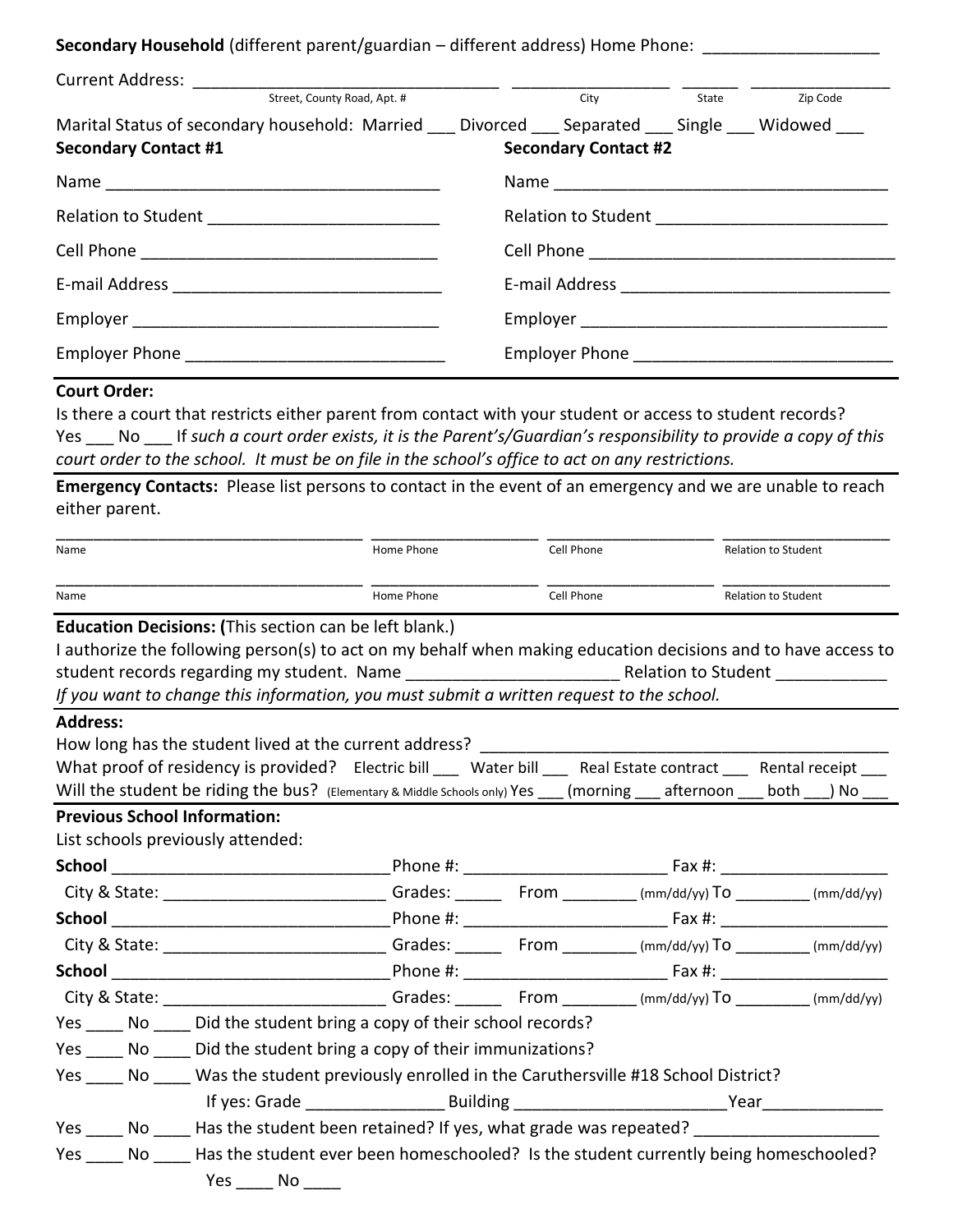## **Directory Information:**

Under Federal Education Rights and Privacy Act, public school districts are allowed to release directory information such as a student's name, grade level, parent/guardian names, address, telephone number, date of birth, major field of study, participation in activities and sports including audiovisual or photographic records of the openly visible activities thereof, weight and height of members of athletic teams, dates of attendance, honors and awards received, most recent school attended by student, enrollment status, photographs including photographs of regular school activities that do not disclose specific academic information about the child and/or would not be considered harmful or an invasion of privacy. This includes school pictures, yearbooks, and the district's website. Denial of permission does not affect the district's authority to use video cameras for law enforcement and discipline purposes.

\_\_\_\_\_\_\_ **Please initial to indicate you have read this section.** *If you don't want the district to release the information listed above, you must submit a written notice to the school within 10 days of completing this form.*

**Military Recruiter Access to Student Information** (High School Students Only):

By law, the district must release to military recruiters the name, address, and phone numbers of high school students unless the Student, Parent, or Guardian notifies the district in writing that they do not want the information released.

Please initial to indicate you have read this section. *If you don't want the district to release the information listed above, you must submit a written notice to the school within 10 days of completing this form.*

**Activities [(Missouri State High School Activities Association (MSHSAA) Participation]:**

Yes No is the student planning on participating in MSHSAA sponsored activities?

If yes, list activities: **we are all that** 

| Previous Home Address: |                            |      |       |  |
|------------------------|----------------------------|------|-------|--|
|                        | Street, County Road, Apt # | City | State |  |

# **Special Services:**

| No.             | Is the student currently receiving special education services under the Individuals with      |
|-----------------|-----------------------------------------------------------------------------------------------|
|                 | Disabilities Education Act (IDEA)? If yes, intake/reactivation is required. Please provide a  |
|                 | copy of the most recent Individual Education Plan (IEP) and evaluation documentation.         |
| No l            | Is the student currently receiving Section 504 accommodations? If yes, please provide a copy  |
|                 | of the most recent Individual Accommodation Plan (IAP) and evaluation.                        |
| $Yes$ No $\_\_$ | Is the student currently receiving Title I or Remedial Reading services?                      |
|                 | Yes No Is the student currently receiving Formal Gifted Program services?                     |
|                 | Yes No Has the student received any of the above services in the past? If yes, please explain |
|                 |                                                                                               |

## **Language:**

| Yes | No. | Does the student speak a language other than English as the primary form of               |
|-----|-----|-------------------------------------------------------------------------------------------|
|     |     | communication? If yes, what language?                                                     |
| Yes | No. | Is a language other than English spoken in the home as a form of communication?           |
|     |     | If yes, what language?                                                                    |
| Yes | No. | Does or has the student received ESOL (English for Speakers of Other Languages) services? |

Date entered the United States: \_\_\_\_\_\_\_\_\_\_\_\_\_\_\_\_\_\_\_\_\_\_\_

## **Homeless/Migratory Worker:**

|     | Yes No Do you currently share the housing of other persons due to the loss of housing or economic                     |
|-----|-----------------------------------------------------------------------------------------------------------------------|
|     | hardship? If yes, please explain                                                                                      |
|     | Yes No Do you reside in a hotel/motel, car/campground, or transitional shelter due to loss of housing                 |
|     | or economic hardship? If yes, please explain                                                                          |
|     | Yes No Do you currently reside in a shelter?                                                                          |
| Yes | No Do you currently live in a temporary housing arrangement due to economic hardship?                                 |
|     | Yes ____ No _____ Has the family moved within the past 3 years to obtain temporary or seasonal farm-related work such |
|     | as planting or harvesting crops; transporting farm products to market; feeding or processing poultry,                 |
|     | beef, or hogs; gathering eggs or working hatcheries; working on a dairy farm or a catfish farm; or cutting            |
|     | firewood or logs to sell?                                                                                             |
|     |                                                                                                                       |